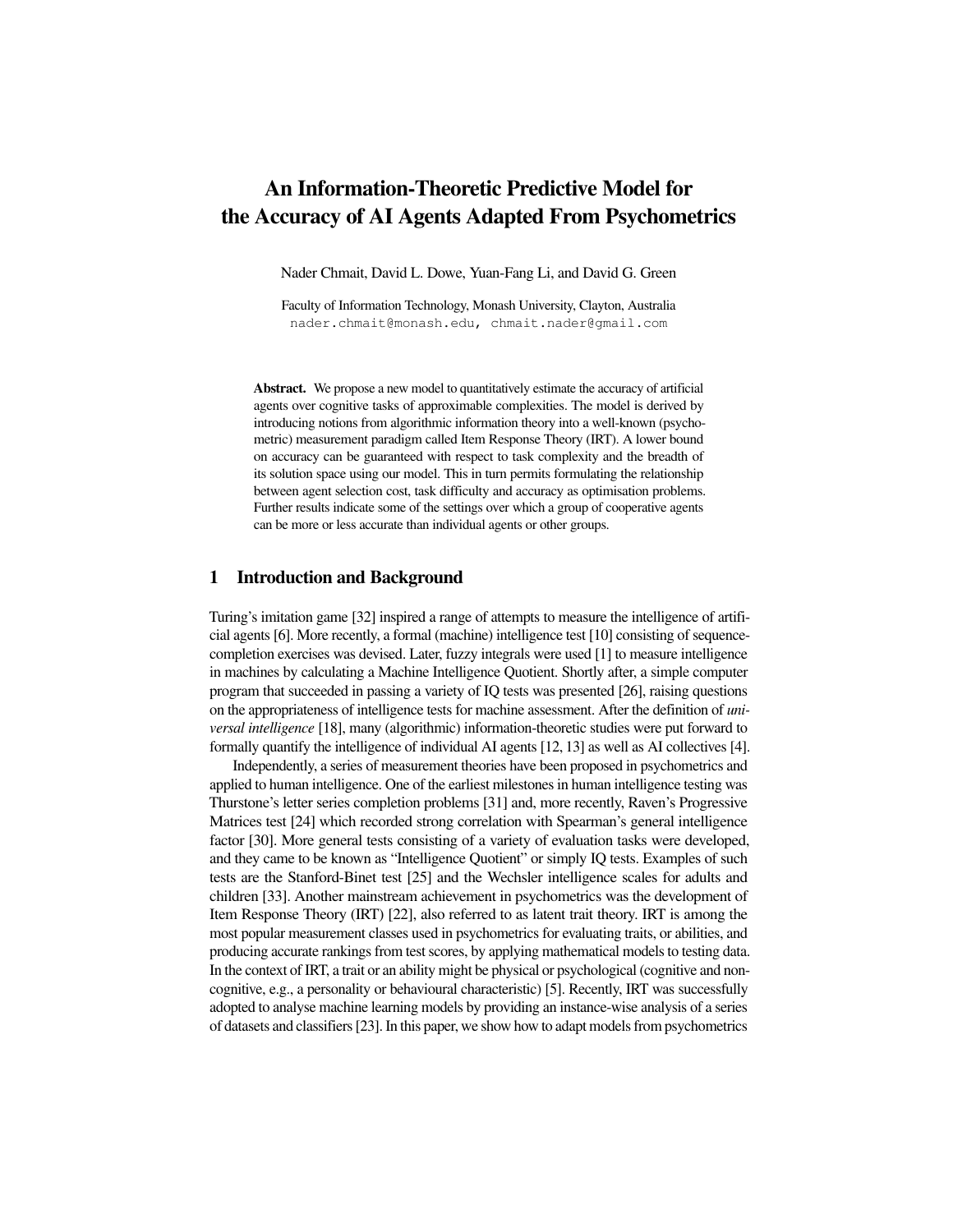and IQ tests, based on notions from algorithmic information-theory, to artificial intelligence in order to estimate the (cognitive) abilities of artificial agents and predict their accuracies.

## 2 Motivation and Main Contributions

Advances in psychometrics are not yet thoroughly applied for predicting the accuracy of AI agents despite their success in evaluating human cognitive abilities. While the AI discipline adheres to the mainstream concept of intelligence [9], general IQ tests might not be appropriate in their current form for evaluating machine intelligence [7]. In fact, even test batteries that might be suitable for practically evaluating AI (and knowledge based systems [15]) show some caveats. For instance, such tests measure an average performance (of one or more abilities) of AI agents over a set of tasks or environments but it is ambiguous how the results from these tests can be used to predict the accuracy of an agent over a particular task complexity without actually administering that task to the agent. In addition to many theoretical studies discussed in [11], empirical studies such as [4, 3] demonstrated that task complexity and the breadth of its solution space are major factors influencing the performance of artificial agents. Hence, quantitatively predicting the accuracy of artificial agents across different task complexities and solution spaces is clearly an important feature that has not been addressed so far. Furthermore, intelligence test scores can be unreliable since agents usually exhibit non-uniformity between their performances over different problems/settings. This has implications for selecting agents to solve tasks, particularly when there is cost (e.g., processing time) associated with utilising agents, and understanding the collective accuracy of cooperative agents of different (cognitive) abilities.

By merging notions from both psychometrics and (algorithmic) information theory, we develop a hybrid model to quantitatively estimate the accuracy of AI agents over tasks of measurable complexities. We demonstrate its functionality over a class of prediction and inference problems as this class is considered as reflecting some of the principal traits of intelligence both in psychometrics  $[9]$  and artificial intelligence  $[21, 8, 11]$ . Using the predictive model, we show how to identify agents that can guarantee a lower bound on accuracy with respect to task complexity and the breadth of its solution space. We analyse settings over which a group of (voting) agents can be more or less effective than individual agents, or other groups, and identify circumstances that can be counterintuitive to the conclusions drawn from intelligence tests. In the next section we outline important properties and constraints that our model needs to embrace.

#### 3 Desirable Properties for Assessment

Given a subject (cognitive agent) to be evaluated over a task/problem:

- 1. The model must return a *quantitative* measure (on an interval scale) of the estimated subject's accuracy over this task without the need to administer it to the subject.
- 2. The accuracy of a subject (its probability of success in solving a task) predicted by the model is expected to be proportional to its (relevant cognitive) ability over that task, and inversely proportional to the difficulty of the task.
- 3. In order to conform to the *limiting* behaviour of real agents, the model should use the asymptotic minimum  $(p_{rand}$ , which denotes the probability of correctly selecting a random solution from the solution space) as a lower-bound on accuracy.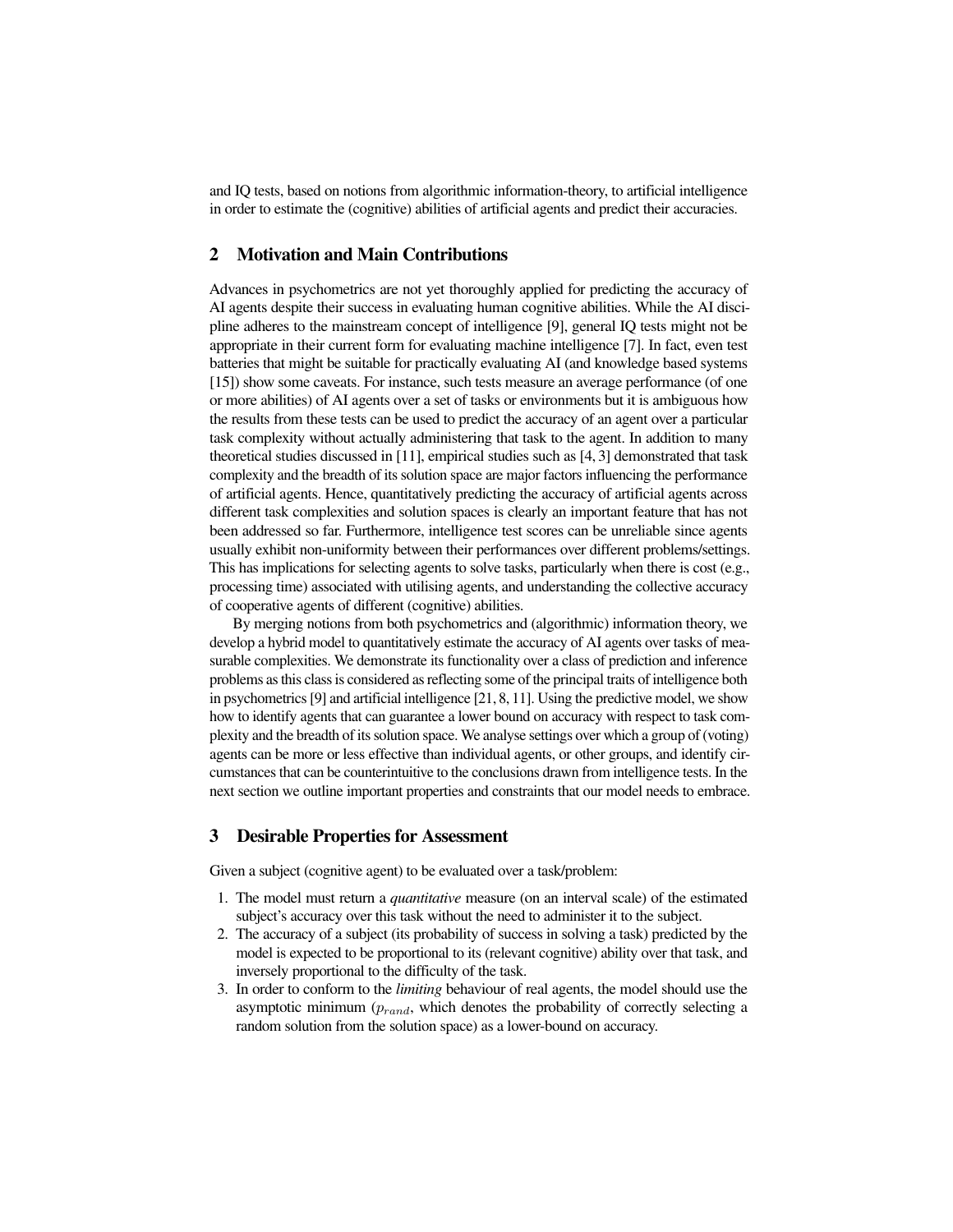- 4. The model should be applicable over different tasks of measurable difficulties.
- 5. The difficulty measure should be general enough to accommodate a wide range of tasks.
- 6. The model should be applicable to different agent types and cognitive systems.

Earlier information-theoretic studies on (artificial) intelligence [12, 14] and inductive-inference [29, 19] discussed (among others) two general dimensions of task difficulty, (i) Shannon's entropy [27] which is related to the uncertainty and breadth of the solution search space, and (ii) the algorithmic information-theoretic (in particular the Kolmogorov) complexity [16, 21] of the task. We take into account both dimensions of difficulty in the design of our model.

#### 4 A Predictive Model of Agent Accuracy

Inspired by the 2-parameter logistic model [2] of IRT [22], we propose a mathematical model for predicting a subject's expected accuracy on a given task/problem of measurable complexity.

Definition 1. *Let* x *denote a (classification) task/problem of a theoretical difficulty* D *such that the solution to* x *belongs to the alphabet (or solution space)*  $S = \{s_1, s_2, ..., s_m\}$ *. We* define (an estimate of) the accuracy of an agent with ability  $\alpha \in \mathbb{R}^+$  over that task to be:

$$
P_{\mathcal{D},\alpha,m} = \frac{1}{m} + e^{-\frac{D}{\alpha}} \cdot \left(1 - \frac{1}{m}\right)
$$
 (1)

*which corresponds to the probability of that agent guessing the correct solution to* x*.*

The above model has the following important properties. For a given task of a (hypothetically) negligible difficulty, the probability of solving this task is  $\lim_{D\to 0}P_{D,\alpha,m}=1$ . The probability  $P_{\mathcal{D},\alpha,m}$  of a subject with ability  $\alpha>0$  solving a task is (exponentially) proportional to the subject's ability, and inversely proportional to the difficulty of the task  $D$ , and the breadth of its solution space  $m \in \mathbb{N}^+$ . Moreover, when task difficulty  $\tilde{\mathcal{D}}$  is very high relative to  $\alpha$  (or when the subject's ability  $\alpha$  is small), the probability of success  $P_{\mathcal{D},\alpha,m}$  converges to a random guess equivalent to  $1/m$ , which is the asymptotic minimum<sup>1</sup>. For instance, on a binary test problem (e.g., coin toss problem with S={Heads, Tails}) with  $m=2$ , an agent with ability  $\alpha$  has an accuracy  $P_{\mathcal{D},\alpha,m}$  = 0.5 +  $e^{\frac{-\mathcal{D}}{\alpha}}(0.5)$ . When the ability  $\alpha$  is close to zero,  $P_{\mathcal{D},\alpha,m}$   $\approx$  0.5. For many problems, the theoretical task difficulty  $D$  can be derived from the simplest solution (policy) to the task, and therefore can sometimes be linked to the *complexity* of the (description of the) task, or the complexity of the description of its policy. Consequently, the difficulty of the task can be linked to its Kolmogorov complexity [16, 21]. Since the Kolmogorov complexity is uncomputable, methods like Levin's  $Kt$  complexity [21, 20] or the Lempel-Ziv (compression) algorithm [19] can be used as practical alternatives (to bound it and possibly approximate it). For the rest of this paper, we will use the Kolmogorov complexity of the task as a derivation of its (theoretical) difficulty. The suggested model returns the probability of a subject solving a given task of a measurable complexity as a function of its (previously measured) ability. The ability could be defined as a vector of weighted atomic sub-abilities s.t.  $\alpha$  is a linear combination of  $[w_1\alpha_1+w_2\alpha_2+...+w_t\alpha_t]$ . The model in Eq. 1 is a simple case of the latter where, for some integer  $z \le t$ , the ability  $\alpha = w_z \alpha_z$  and  $\sum_{j=1, j\neq z}^{t} w_j = 0$  in  $[w_1\alpha_1 + w_2\alpha_2 + ... + w_t\alpha_t]$ .

We will use a formal intelligence test from the literature of AI, the C-test [10], to measure an agent's ability  $\alpha$  over a class of tasks. D and m are input parameters to the model typically

<sup>&</sup>lt;sup>1</sup> For simplicity and without loss of generality,  $1/m$  is used in Eq. 1 to replace the probability  $p_{rand}$ of an agent randomly guessing (one of) the correct solutions to the problem.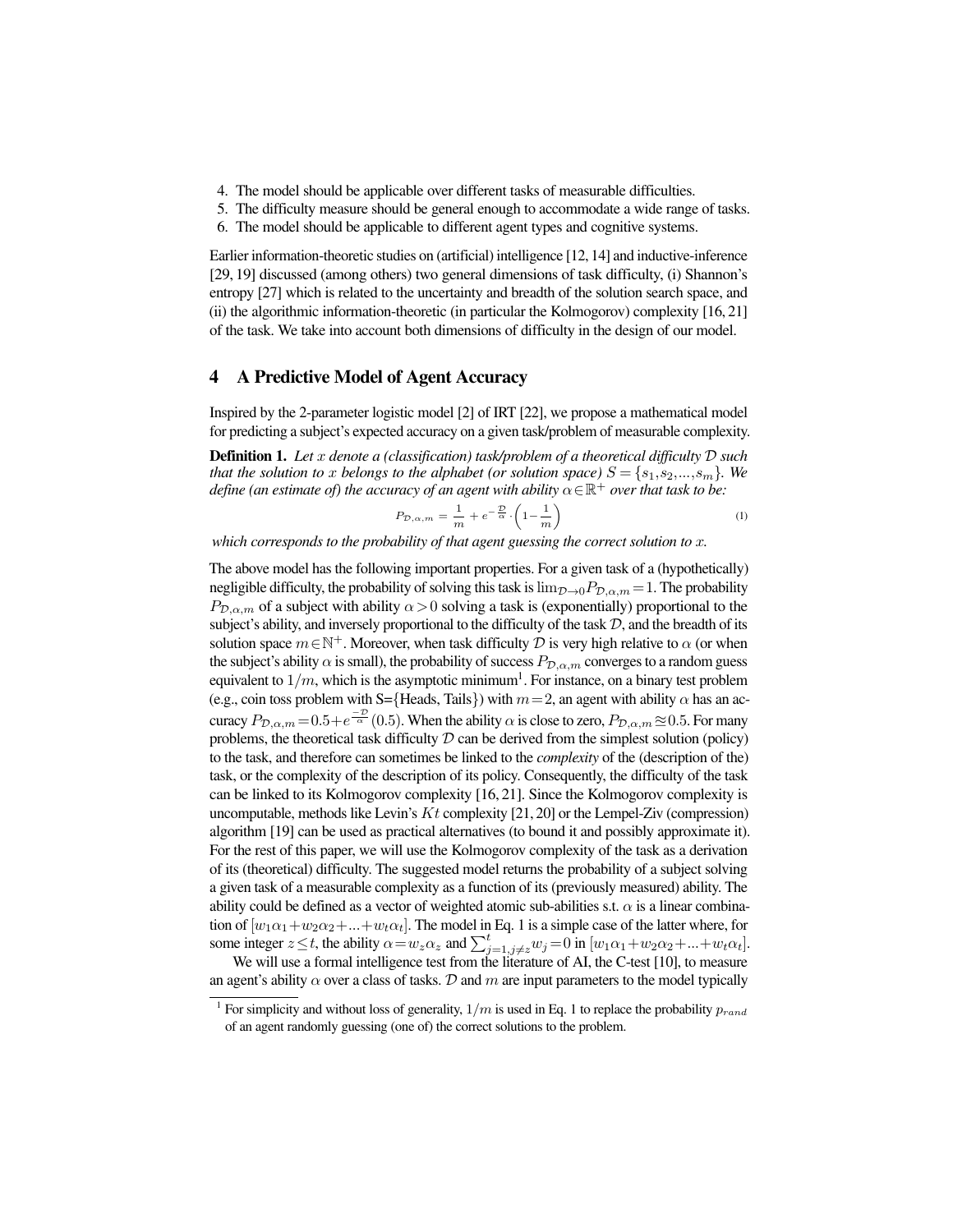being measured by some earlier assessment or derived directly from the problem. We refer to the model defined in Eq. 1 as the *IRT model* for brevity, and use the terms *accuracy* and *performance* alternately (only) as measures of the probability of success at solving a (cognitive) task.

## 5 Assessing Inference Abilities

The C-test [10] is a compression-based intelligence test that measures the ability of a subject doing inductive-inference and finding the best explanation for sequences of various complexities. It reflects the *fluid* intelligence of the evaluated subject. The idea is to record the performance of a subject over a series of patterns of increasing incomprehensibilities (or complexities). The complexity of a C-test sequence is formally measured using Levin's  $Kt$  complexity [21] as a practical alternative to (and possibly a rough bound on) its Kolmogorov complexity. Given  $\Sigma = \{a,b,c,d,e,f,g,h,i,j,k,l,m,n,o,p,q,r,s,t,u,v,w,x,y,z\}$ , and a sequence  $\theta$  of length m where each  $\theta_i \in \Sigma$ , the task consists of predicting the next letter  $\theta_{m+1} \in \Sigma$  which correctly completes the sequence. Given a C-test consisting of a collection of test sequences  $CT = (seq_1, ..., seq_n)$  with their corresponding answers (solutions)  $S = (\theta_{m+1}^1, ..., \theta_{m+1}^n)$  and corresponding complexities  $K = (k_1, ..., k_n)$ , the average score  $\tilde{r}$  of an agent  $\pi$  with guesses  $S' = (\theta_{m+1}'', ..., \theta_{m+1}'')$  over  $CT$ is:  $\tilde{r} = \frac{1}{\sum_{z=1}^{n} k_z} \cdot \sum_{z=1}^{n} k_z \times hit(\theta_{m+1}^{'z}, \theta_{m+1}^{z}),$  where the function  $hit(a, b) \leftarrow \begin{cases} 1 & \text{if } a = b \\ 0 & \text{otherwise} \end{cases}$  $\int_{0}^{\pi} \frac{d\theta}{dt} dt = b$ , and the complexity of the sequence  $k_z$  is used as a weight in order to give more importance to more difficult questions. The C-test score will be used to determine the inductive-inference ability  $\alpha$  of a subject, further used as a parameter in the model (Eq. 1). The reasons for selecting the C-test are, firstly, the test by definition measures an (inductive inference related) ability, in this case the ability of finding the best explanation for a given sequence using induction. The test is well formulated and is exclusively defined in computational terms. It generates sequences (tasks) within a range of complexities  $7 \le D \le 15$ , using Levin's Kt approximation [10] (as a practical alternative to *Kolmogorov* complexity). The C-test results are highly correlated with those from classical psychometric (IQ) tests [10]. The test sequences are formatted and presented in a quite similar way to psychometric tests. Hence, the test can be applied to machines in the same way it is applied to humans. There is typically one exclusive correct (simplest) answer for any of the test sequences, making the results uncoincidental and representative of the testee's accuracy.

*Measuring abilities:* Table 1 holds the definitions of a few agent behaviours to be evaluated over the C-test. Their scores are used to measure their (inductive inference) ability  $\alpha$ and are plotted in Fig. 1 along with their corresponding accuracies  $P_{\mathcal{D},\alpha,m}$  generated using the IRT model (Eq. 1). More advanced algorithms for sequence prediction problems exist but since the choice of agent behaviours is not particularly relevant to the validity of the model we restrict our selection to those in the Table 1. The agents' abilities were calculated as a function of their C-test scores using  $\alpha = \omega \tilde{r}$ , where  $\alpha$  is the ability of agent  $\pi$  with score  $\tilde{r}$ , and  $\omega \in \mathbb{R}$ is a fitting parameter selected in such a way to (i) ensure that the agent's moderate accuracy, of  $0.5(\max P_{\mathcal{D},\alpha,m} + \min P_{\mathcal{D},\alpha,m}) \equiv 0.5(1+1/m)$ , falls under the area of *discriminative* task complexities  $\int_{\mathcal{D}=6}^{\mathcal{D}=16} P_{\mathcal{D},\alpha,m}$  (following [10]) and, (ii) minimise the mean squared error between the IRT model and C-test scores. Our model nicely illustrates the agents' average accuracies as illustrated in Fig. 1 despite the large non-uniformity in their behaviours and performances.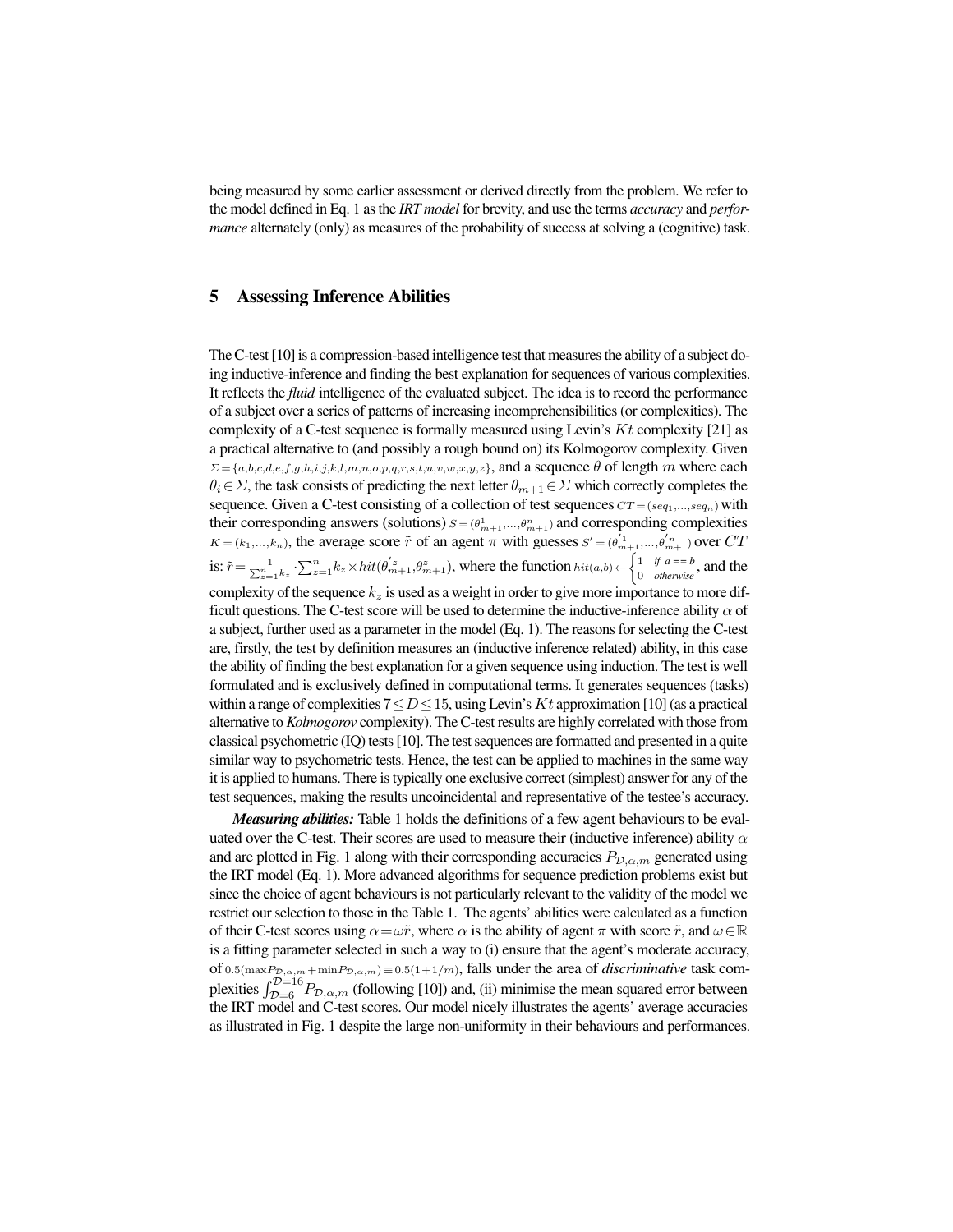Table 1: Sample agent behaviours evaluated over the C-test.



#### 6 Predicting Agent Performance

While results from the C-tests are all alone interesting, we have no means to extrapolate them or predict the agent performances over different sequence complexities and solution space sizes without re-running the test. However, the expected accuracies of an agent can easily be generated from the IRT model over inference tasks of different complexities. An example is illustrated in Fig. 2 showing the predicted accuracies of agent  $\pi^{mind}$  (refer to Table 1) across different hypothetical (Kolmogorov) complexities  $D$  and problem solution space sizes  $m$ . For any fixed difficulty  $D$ , the IRT model shows that the difference in accuracy measures  $P_{\mathcal{D},\alpha,m_1} - P_{\mathcal{D},\alpha,m_2}$  over two solution space sizes  $m_2 > m_1$  is:  $\frac{1}{m_1} + \frac{e^{\frac{-\mathcal{D}}{\alpha}}}{m_1} - \frac{1}{m_2} - \frac{e^{\frac{-\mathcal{D}}{\alpha}}}{m_2} =$  $(1 + e^{\frac{-\mathcal{D}}{\alpha}})(m_2 - m_1)$  $\frac{\sqrt{n_1}}{m_1 \cdot m_2}$ , meaning that this difference is greater over smaller  $m \in \mathbb{N}^+$ . This can also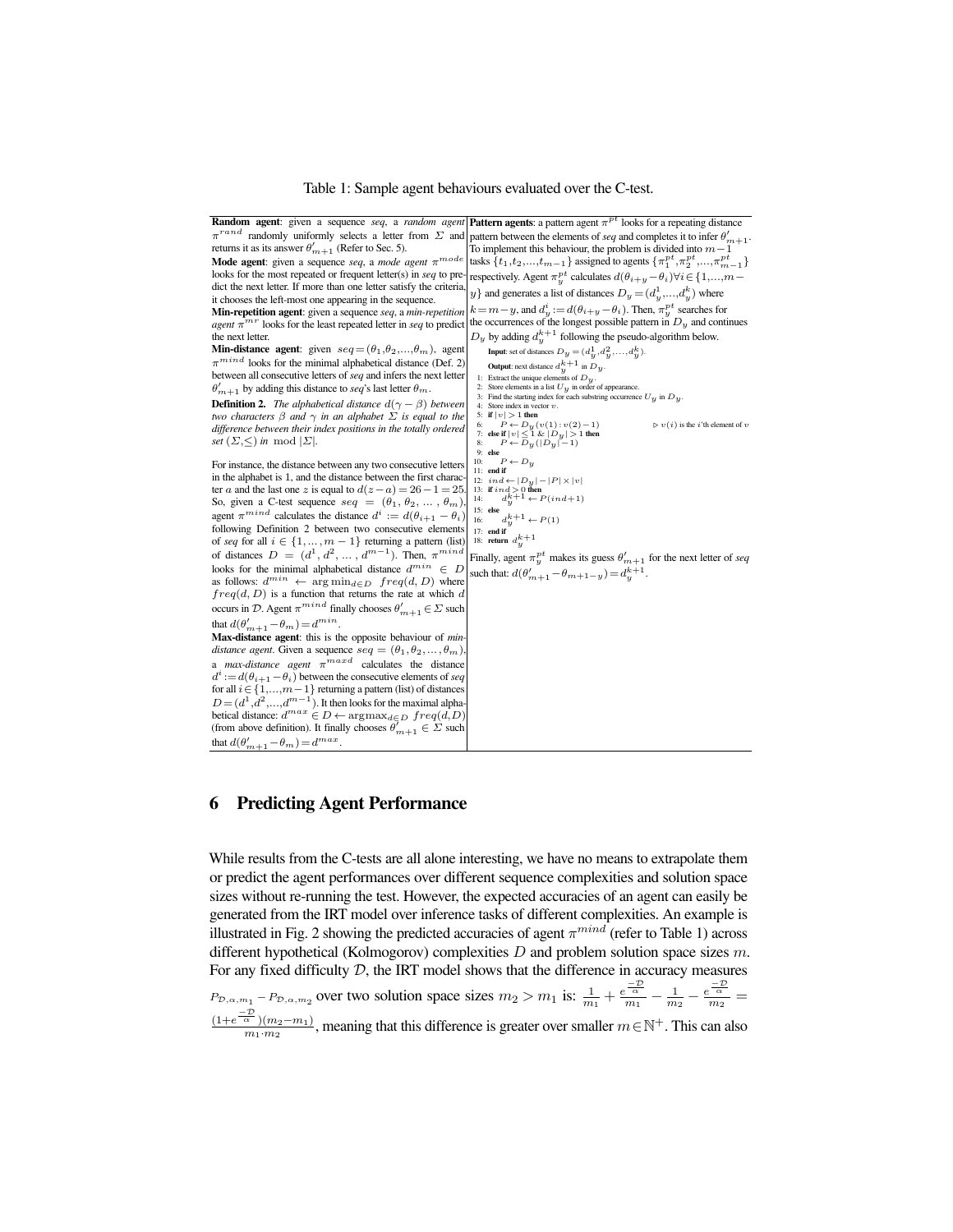

Fig. 1: Final C-test score  $\tilde{r}$  of 9 different agents behaviours (defined in the Table 1) and their corresponding IRT accuracies taken from Eq. 1, using an  $\alpha = \omega \tilde{r}$  s.t.  $\omega = 28$ .



Fig. 2: IRT accuracy of agent  $\pi^{mind}$  with ability  $\alpha = 11.28$  over inference tasks of different hypothetical (Kolmogorov) complexities D and problem solution space sizes m.

be observed in Fig. 2. For consecutive values of  $m, P_{\mathcal{D}, \alpha, m} - P_{\mathcal{D}, \alpha, m+1} = (1 + e^{\frac{-\mathcal{D}}{\alpha}})/(m^2 + m)$ , and therefore, for very large  $m$ , any further increase in  $m$  has a negligible effect on the accuracy.

#### 6.1 Relationship Between Accuracy and Difficulty

Figure 3 shows the shift in accuracies of a pool of example classifiers of hypothetical (classification) abilities  $\alpha \in [1,8]$  across several D and m values. We observe that m has a greater influence than  $D$  on the accuracy of those classifiers with poor abilities  $\alpha < 3$  and thus their scores are asymptotically bounded by  $1/m$ , while the opposite is true for more adept classifiers with stronger abilities. This type of analysis can be used to identify the minimal ability value for a classifier to be considered effective compared to, for example, a simple random classifier. One can further put a bound on the task complexity that an agent can solve with



Fig. 3: Shift in accuracy (from Eq. 1) across several  $D$  and  $m$  values for example classifiers of different hypothetical abilities such that  $\alpha \in [1,8]$ .

denoted by  $P$  that can be guaranteed with respect to task complexity  $D$  and the breadth of its solution space  $m$  for agent  $\pi^{mind}$  with ability  $\alpha$  = 11.28.

a minimal probability of success  $P_{\mathcal{D},\alpha,m}$ . For instance, if we know m, it is straightforward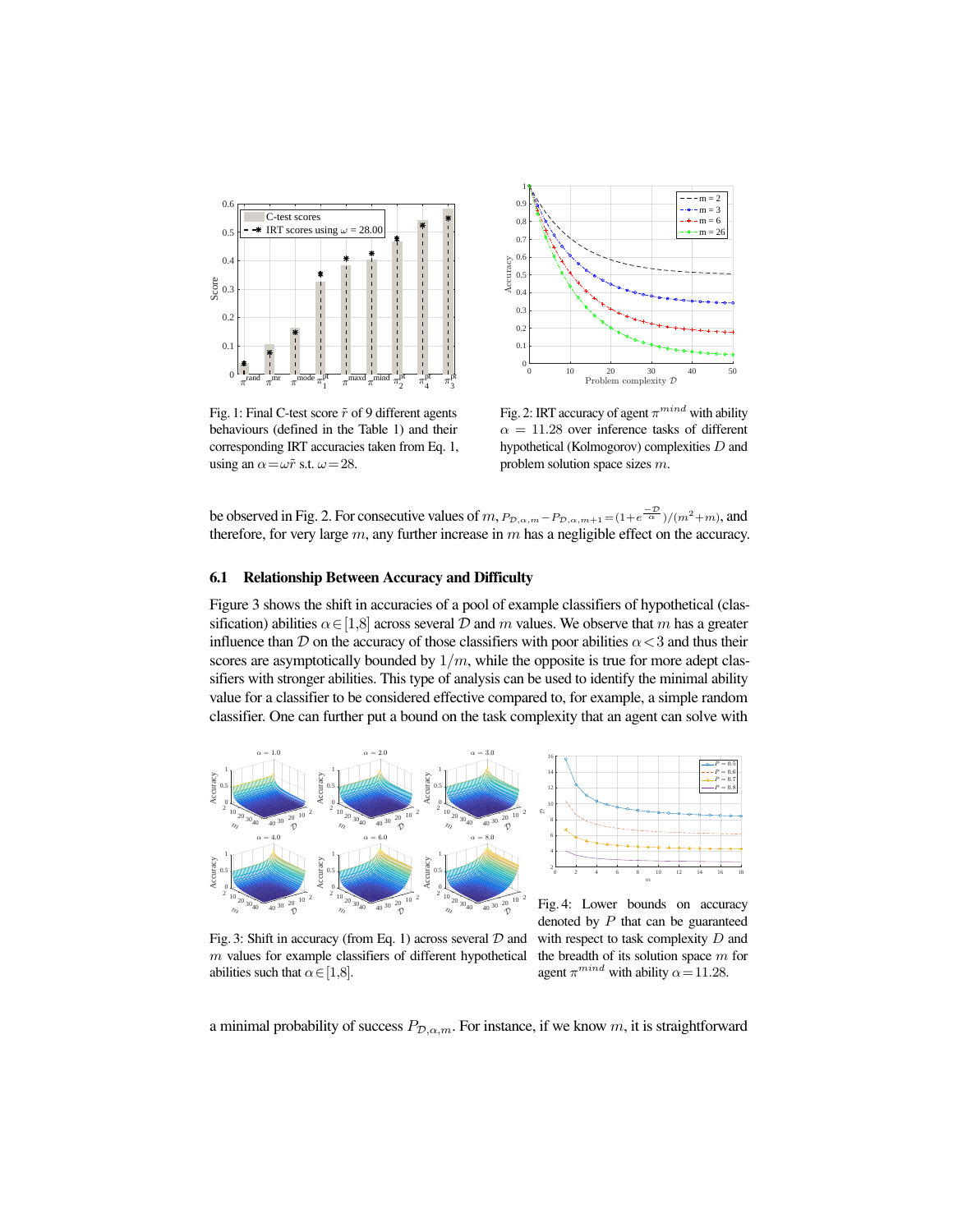to calculate D from Eq. 1 as  $e^{\frac{-\mathcal{D}}{\alpha}} = \frac{P_{\mathcal{D}, \alpha, m} - \frac{1}{m}}{1 - \frac{1}{m}}$  $\frac{1}{1-\frac{1}{m}} \implies \mathcal{D} = -\alpha \ln\left(\frac{m \cdot P_{\mathcal{D},\alpha,m}-1}{m-1}\right)$ . Similarly a lower bound on accuracy can be guaranteed with respect to the task complexity and the breadth of its solution space. This is illustrated in Fig. 4 for agent  $\pi^{mind}$ .

This becomes interesting when a cost function (e.g. processing time, fee) is associated with utilising agents of higher abilities. Two agents  $\pi_1$  and  $\pi_2$ , with abilities  $\alpha_1$  and  $\alpha_2$  and utilisation costs  $c_1=f(\alpha_1)$  and  $c_2=f(\alpha_2)$  respectively, guarantee an accuracy  $P_{\mathcal{D}_1,\alpha_1,m} =P_{\mathcal{D}_2,\alpha_2,m}$ under different problem complexities such that  $\mathcal{D}_2/\mathcal{D}_1 = \alpha_2/\alpha_1$ . If  $\alpha_2 > \alpha_1$  (and  $c_2 > c_1$ ) then  $\pi_2$  can accommodate (a  $\alpha_2/\alpha_1$  factor of) higher problem difficulties with an additional cost of  $c_2-c_1$ , while guaranteeing the same accuracy as  $\pi_1$ . Given a set of tasks of different complexities, a set of  $n$  agents of different utilisation costs, selecting the agent to solve these tasks with a *minimum bound on accuracy* of  $\hat{p}$  can now be subsequently modelled as an optimisation problem:  $\operatorname{argmin}_{1 \leq i \leq n} f(\alpha_i)$ , subject to  $P_{\mathcal{D}_i, \alpha_i, m} \geq \hat{p}$ .

*Inferring task difficulty:* alternatively, the IRT model can be applied to testing data in order to provide a quantitative understanding of the average complexity  $D$  of one class of tasks  $X = \{x_1,...,x_t\}$ , assuming the value m for such tasks is already known. For instance, one can empirically evaluate an agent of a known ability  $\alpha$  over all task instances  $x_i \in X$  and record its average score. Equation 1 can subsequently be solved for D using the recorded score as  $P_{\mathcal{D},\alpha,m}$ .

#### 7 Collective Accuracy of Cooperative Agents

The advantages from adopting the IRT model extend to multiagent scenarios by estimating the collective accuracy of a group of agents. For instance, let  $A$  be a collective of agents using *simple majority voting* as a social choice function to elect a solution from the set of alternatives  $S = \{s_1, s_2, ..., s_m\}$  to a problem x with only one correct solution  $s_i \in S$ . Let  $Y =$  $\{y_1,y_2,...,y_n\}$  where each  $y_i \in S$ , denote the votes of the agents in  $A = \{\pi_1,\pi_2,...,\pi_n\}$  respectively regarding their preferred solution to  $x$ . When the votes are independent and identically distributed with equal accuracies  $p_x$ , the probability of collective A finding the solution to x is the sum of probabilities where at least 50% of its agents are correct which can be calculated as:

$$
P_x(A) = \sum_{k=\lfloor n/2 \rfloor + 1}^{n} {n \choose k} p_x^k (1 - p_x)^{n-k}
$$
 (2)

By combining equations 1 and 2, the probability  $P_x(A)$  of a collective of agents  $A =$  ${\lbrace \pi_1, \pi_2, ..., \pi_n \rbrace}$  electing the correct solution to x with difficulty D, and alphabet m using simple majority voting becomes:  $P_{\mathcal{D},m}(A) = \sum_{k=1}^n a_{k}^{(n)} P_{\mathcal{D},\alpha,m}^k (1 - P_{\mathcal{D},\alpha,m})^{n-k}$ . According to Condorcet's jury theorem [28],  $P_{\mathcal{D},m}(A)$  is monotonically increasing when the IRT accuracy  $P_{\mathcal{D},\alpha,m} > 0.5$  and vice versa. If A is a group of three agents with unequal accuracies of 0.55,0.55, and 0.63, its accuracy can be calculated from the agents' independent choices using majority voting as the probability of at least 2 out of 3 agents finding the correct solution:  $(0.55^2 \times 0.37 + 2 \times 0.45 \times 0.55 \times 0.63 + 0.55^2 \times 0.63) = 0.6144$ . Similar predictions can also be performed using weighted<sup>2</sup> voting rules [17, Chap. 4]. The accuracy of an agent collective can thus be sometimes inferred from its agents' individual accuracies using the IRT model. Subsequently,

<sup>2</sup> More sophisticated voting rules such as *Borda count, harmonic rule, maximin* and *Copeland* require the subject to output a concrete ranking over all possible alternatives of the test/task, which inhibits our ability of making exact predictions. Yet, one can still analytically place min and max bounds on team accuracy using different sampling techniques.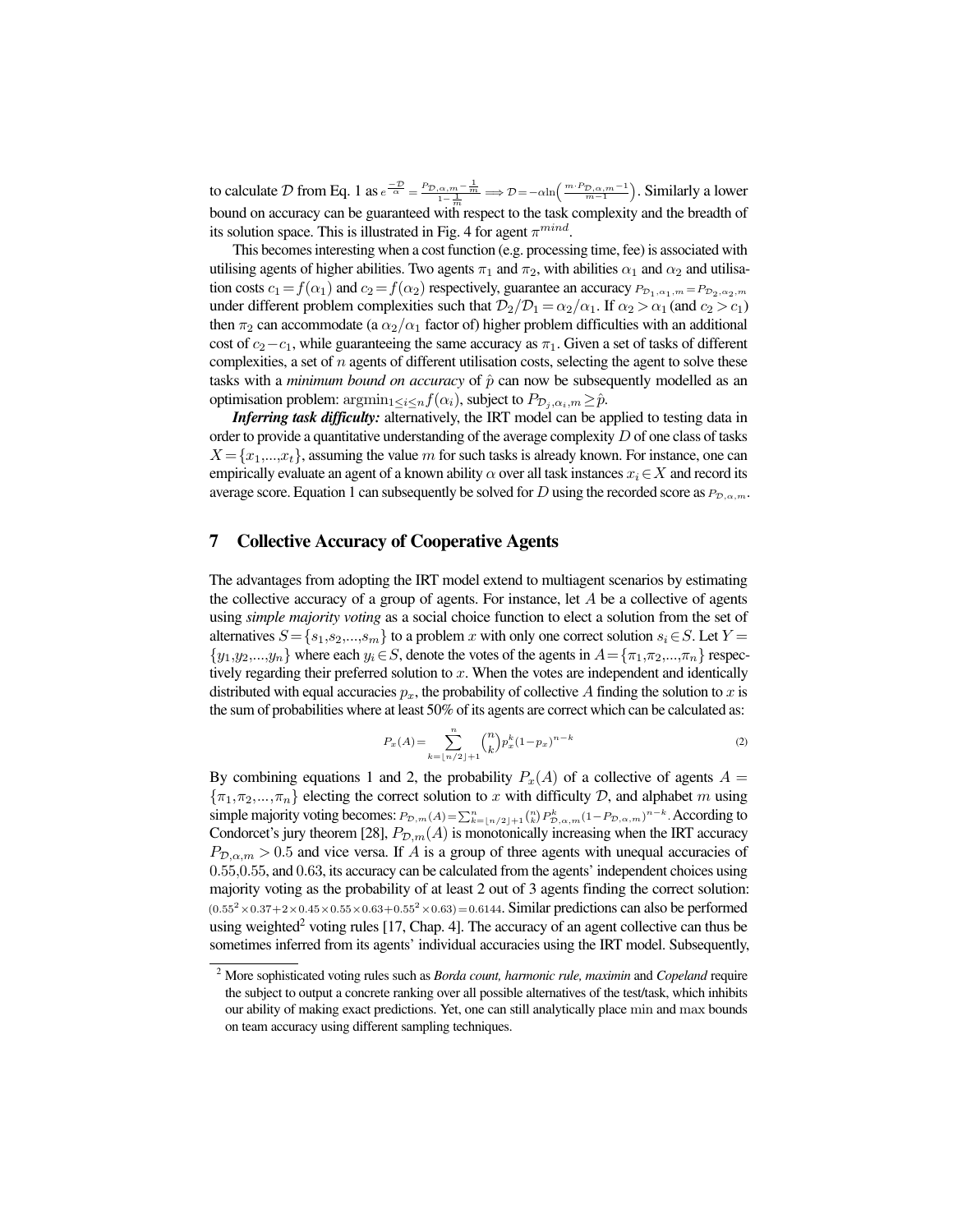one can analytically reason about the performance of groups of agents, in comparison to individual agent performance.

# 8 Analysing Individual and Group Accuracies

The accuracy of agent  $\pi^{mind}$  and the accuracies of three agent collectives  $(A^1, A^2$  and  $A^3)$ over different task complexities and solution spaces are illustrated in Fig. 5. We observe



Fig. 5: Collectives accuracies aggregated using majority voting. The accuracy of  $\pi^{mind}$  is also depicted as dotted markers in the backgrounds of the first 3 plots for comparison. The ∗ symbol denotes the cut-off point where the accuracy of  $\pi^{mind}$  meets the corresponding group accuracy.

that adding agents of equivalent accuracies to the majority voting process (Collective  $A<sup>1</sup>$ ) improves the accuracy of the group over all tasks where the individual accuracy  $P_{\mathcal{D},\alpha,m} > 0.5$ , while the opposite is true for  $P_{\mathcal{D},\alpha,m}$  < 0.5. The key question here is, when is a (voting) collective more efficient than a single agent? To answer this, we calculate the *cut-off point* ∩<sub>Y,Z</sub> between two evaluated subjects Y and Z. To calculate  $\cap_{\pi,A}$  (where the accuracy  $P_{\mathcal{D},\alpha,m}$ of an agent  $\pi$ , and  $P_{\mathcal{D},m}(A)$  of a collective A, are both equal over some task of complexity D) we look for the value of D at which  $P_{\mathcal{D},\alpha,m} = \frac{1}{m} + e^{-\frac{D}{\alpha}} (1 - \frac{1}{m}) = P_{\mathcal{D},m}(A)$ , which leads to  $\mathcal{D} = -\alpha \ln((P_{\mathcal{D},m}(A) - \frac{1}{m})/(1 - \frac{1}{m}))$ . If all the agents have similar accuracies (Collective  $A^1$ ,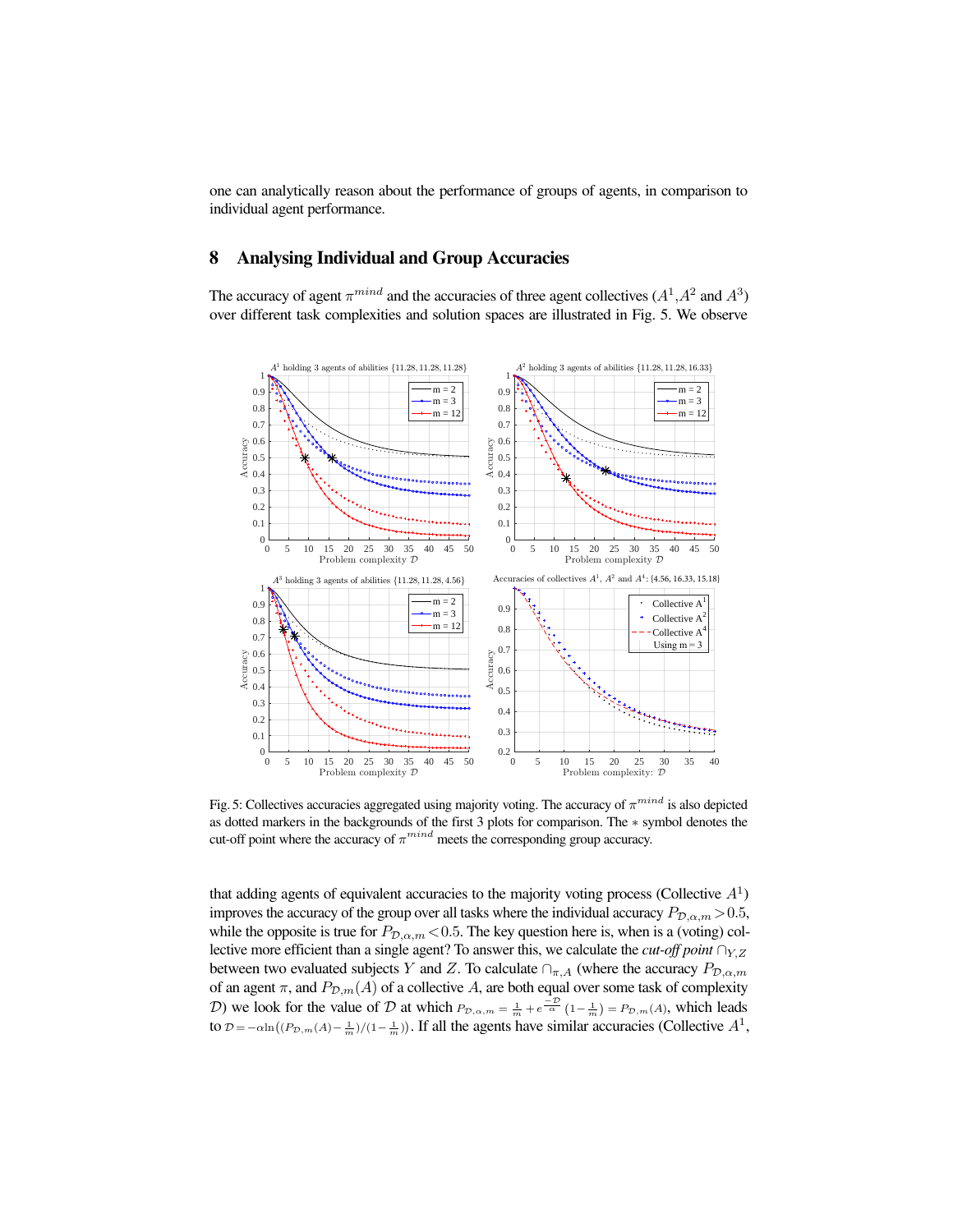Fig. 5), then according to Eq. 2, they are only equally accurate when  $P_{\mathcal{D},\alpha,m} = P_{\mathcal{D},m}(A) = 0.5$ leading to a  $\mathcal{D} = -\alpha \ln\left(\left(\frac{1}{2} - \frac{1}{m}\right)/(1 - \frac{1}{m})\right) = -\alpha \ln\left((m-2)(2m-2)\right)$ . For example, the cut-off point  $\cap_{\pi^{mind}, A^1}$  between  $\pi^{mind}$  with  $\alpha = 12.0094$  and  $A^1$  over a problem with  $m = 3$  occurs at a  $D = -12\ln(\frac{1}{4}) = 16.64$ , which can also be verified from the graph in Fig. 5.

The cut-off point not only returns the setting over which  $P_{\mathcal{D},\alpha,m}$  and  $P_{\mathcal{D},m}(A^1)$  are equal, but also illustrates the relationship between the complexity of the problem  $D$  and the breadth of its solution space  $m$ , with respect to the accuracy of the evaluated group. In other words, the cut-off point indicates the problem complexities and solution spaces over which a collective is more effective than its individual agents. In most real world scenarios voting agents have different abilities and consequently different accuracies. Replacing a group member by another of higher/lower accuracy (Fig. 5 top-right/bottom-left) improves/diminishes the performance of the group by a measurable amount. For instance, let  $A = {\pi_1, \pi_2, \pi_3}$  be the group of agents with abilities  $\alpha_1, \alpha_2, \alpha_3$  and IRT accuracies (abridged as)  $p_1, p_2, p_3$  respectively over some task x. If the agents' individual votes are independent, the probability  $P_{D,m}(A)$  of A correctly guessing the solution to task x by majority voting is:  $p_1p_2(1-p_3)+(1-p_1)p_2p_3+(1-p_2)p_1p_3 +$  $p_1p_2p_3$ . When  $p_1 = p_2 = p_3$ , then  $P_{D,m}(A)$  is equivalent to Eq. 2. If  $A' = \{\pi_1, \pi_2, \pi_3'\}$  is the group of agents with accuracies  $p_1, p_2, p_3$  respectively s.t.  $p_3' > p_3$ , then its accuracy increases by  $P_{\mathcal{D},m}(A') - P_{\mathcal{D},m}(A) = p_1p_2(p_3 - p_3') + (1 - p_1)p_2(p_3' - p_3) + (1 - p_2)p_1(p_3' - p_3) + p_1p_2(p_3' - p_3) =$  $(1-p_1)p_2(2p'_3-p_3)$  since  $1/m \le p_1, p_2 \le 1$  by definition (Eq. 1). For  $p_1 = p_2 \ne p_3$  the cut-off point  $\bigcap_{\pi_1, A}$  occurs at  $\mathcal{D} = -\alpha_3 \ln((p_3 - \frac{1}{m})/(1 - \frac{1}{m}))$  when  $p_3 = 0.5$ . As a result, we can measure the rise/drop in accuracies of  $A^2$  and  $A^3$  illustrated in Fig. 5 top-right/bottom-left. For example, for tasks of  $m=3$ ,  $\bigcap_{\pi^{min}A}$  (Fig. 5 top-right) occurs at a  $\mathcal{D} = -16.33\ln((0.5-\frac{1}{3})/(1-\frac{1}{3})) = 22.64$ .

*Comparing agent collectives:* scores from standard IQ tests provide us with some sort of scale or ranking of performances of evaluated individuals or groups. Nonetheless, these performance measures might not be valid over certain settings. We observe in Fig. 5 that voting collective  $A^1$  is more efficient than  $A^4$  (holding agents with abilities  $\{4.56, 16.33, 15.18\}$ ) over inference tasks of  $D < 14$ , whereas (counterintuitively)  $A<sup>4</sup>$  scores higher that  $A<sup>1</sup>$  over the C-test  $(0.51 > 0.38)$ . Moreover, the opposite is true for tasks of higher complexities. Such scenarios might create confusions as they are frequently encountered and cannot be disclosed from standard intelligence tests. We also observe that for highly complex tasks with  $D > 25$ collectives  $A^1$  and  $A^2$  record very similar accuracies since  $P_{\mathcal{D},m}(A^1) - P_{\mathcal{D},m}(A^2)$  becomes very small. This is coherent with real world observations (although it cannot be drawn from intelligence test scores) as the accuracy of a subject, or a group of subjects, over extremely hard tasks is likely to converge to a random guess (an asymptotic minimum).

## 9 Conclusion and Future Work

Intelligence test scores can be an unreliable predictor of an agent's performance over tasks of well-defined complexities and other problem settings. We proposed a new mathematical model that is flexible enough to predict the accuracy of agents of different abilities over various classification problem settings. We illustrated the relationships between the accuracy (and ability) of an agent, the complexities of the assessment task and the size of its solution space, and identified agents that can guarantee a lower bound on accuracy with respect to task complexity and the size of its solution space. We further analysed settings over which a group of (majority voting) agents can be more or less effective than individual agents or other groups.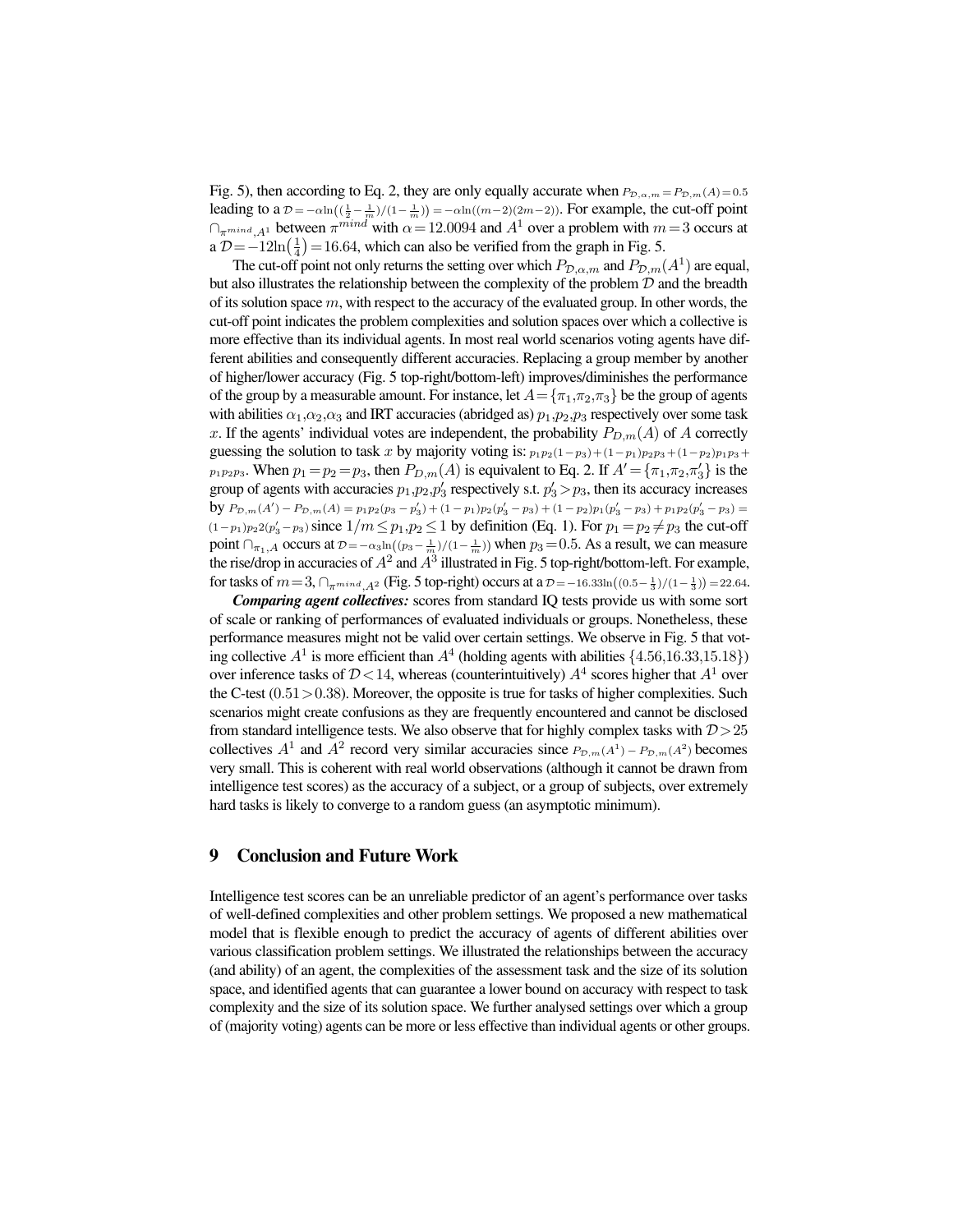For instance, we directly inferred from the model the complexity at which a group is expected to record a similar accuracy as an individual agent, and beyond which a single agent is more effective than the group. We also measured the effect (on accuracy) of introducing agents of higher or lower abilities to a group of agents. Finally, we identified possible circumstances that are somewhat counterintuitive to the conclusions drawn from intelligence tests. These occur when a group of agents scores higher than another on an intelligence test yet fails to outperform this same group over certain task complexities. In our future work, more sophisticated voting rules will be used to analytically reason about team accuracy by analysing the outcomes from different sampling techniques over the agents' ranked votes.

#### **References**

- 1. Bien, Z., Bang, W.C., Kim, D.Y., Han, J.S.: Machine Intelligence Quotient: its measurements and applications. Fuzzy Sets and Systems 127(1), 3–16 (2002)
- 2. Birnbaum, A.: Some latent trait models and their use in inferring an examinee's ability. Statistical theories of mental test scores pp. 395–479 (1968)
- 3. Chmait, N.: Understanding and measuring collective intelligence across different cognitive systems: An information-theoretic approach (extended abstract). In: Proc. of the 26th International Joint Conf. on Artificial Intelligence, IJCAI-17 Doctoral Consortium. Melbourne, Australia (2017), (To appear)
- 4. Chmait, N., Dowe, D.L., Li, Y.F., Green, D.G., Insa-Cabrera, J.: Factors of collective intelligence: How smart are agent collectives? In: Proc. of 22nd European Conference on Artificial Intelligence ECAI. Frontiers in Artificial Intelligence and Applications, vol. 285, pp. 542–550. IOS Press (2016)
- 5. De Ayala, R.J.: The theory and practice of item response theory. Guilford Publications (2013)
- 6. Dowe, D.L., Hajek, A.R.: A computational extension to the Turing Test. Proceedings 4th Conf. of the Australasian Cognitive Science Society, University of Newcastle, NSW, Australia (1997)
- 7. Dowe, D.L., Hernández-Orallo, J.: IQ tests are not for machines, yet. Intelligence 40(2), 77–81 (2012)
- 8. Dowe, D.L., Hernández-Orallo, J., Das, P.K.: Compression and intelligence: Social environments and communication. In: Proc. of the 4th Int. Conf. on AGI. pp. 204–211. Springer, Berlin (2011)
- 9. Gottfredson, L.S.: Mainstream science on intelligence: An editorial with 52 signatories, history, and bibliography. Intelligence 24(1), 13–23 (1997)
- 10. Hernández-Orallo, J.: Beyond the Turing Test. Journal of Logic, Language and Information 9(4), 447–466 (2000)
- 11. Hernandez-Orallo, J.: The measure of all minds: evaluating natural and artificial intelligence. ´ Cambridge University Press (2016)
- 12. Hernández-Orallo, J., Dowe, D.L.: Measuring universal intelligence: Towards an anytime intelligence test. Artificial Intelligence 174(18), 1508–1539 (Dec 2010)
- 13. Hernandez-Orallo, J., Insa-Cabrera, J., Dowe, D.L., Hibbard, B.: Turing machines and recursive ´ Turing tests. In: AISB/IACAP 2012 Symposium "Revisiting Turing and his Test". pp. 28–33 (2012)
- 14. Insa-Cabrera, J., Dowe, D.L., España-Cubillo, S., Hernández-Lloreda, M.V., Hernández-Orallo, J.: Comparing humans and AI agents. In: AGI'11. LNCS, vol. 6830, pp. 122–132. Springer (2011)
- 15. Klein, G.A., King, J.A.: A test for the performance of knowledge-based systems: Aiq. In: Proc. AAAI Workshop on Validation and Verification of Expert Syst. Menlo Park, CA (1988)
- 16. Kolmogorov, A.N.: Three approaches to the quantitative definition of information. Problems of information transmission 1(1), 1–7 (1965)
- 17. Kuncheva, L.I.: Combining Pattern Classifiers: Methods and Algorithms. Wiley-Interscience (2004)
- 18. Legg, S., Hutter, M.: Universal intelligence: A definition of machine intelligence. Minds and Machines 17(4), 391–444 (Dec 2007)
- 19. Lempel, A., Ziv, J.: On the Complexity of Finite Sequences. Information Theory, IEEE Transactions on 22(1), 75–81 (Jan 1976)